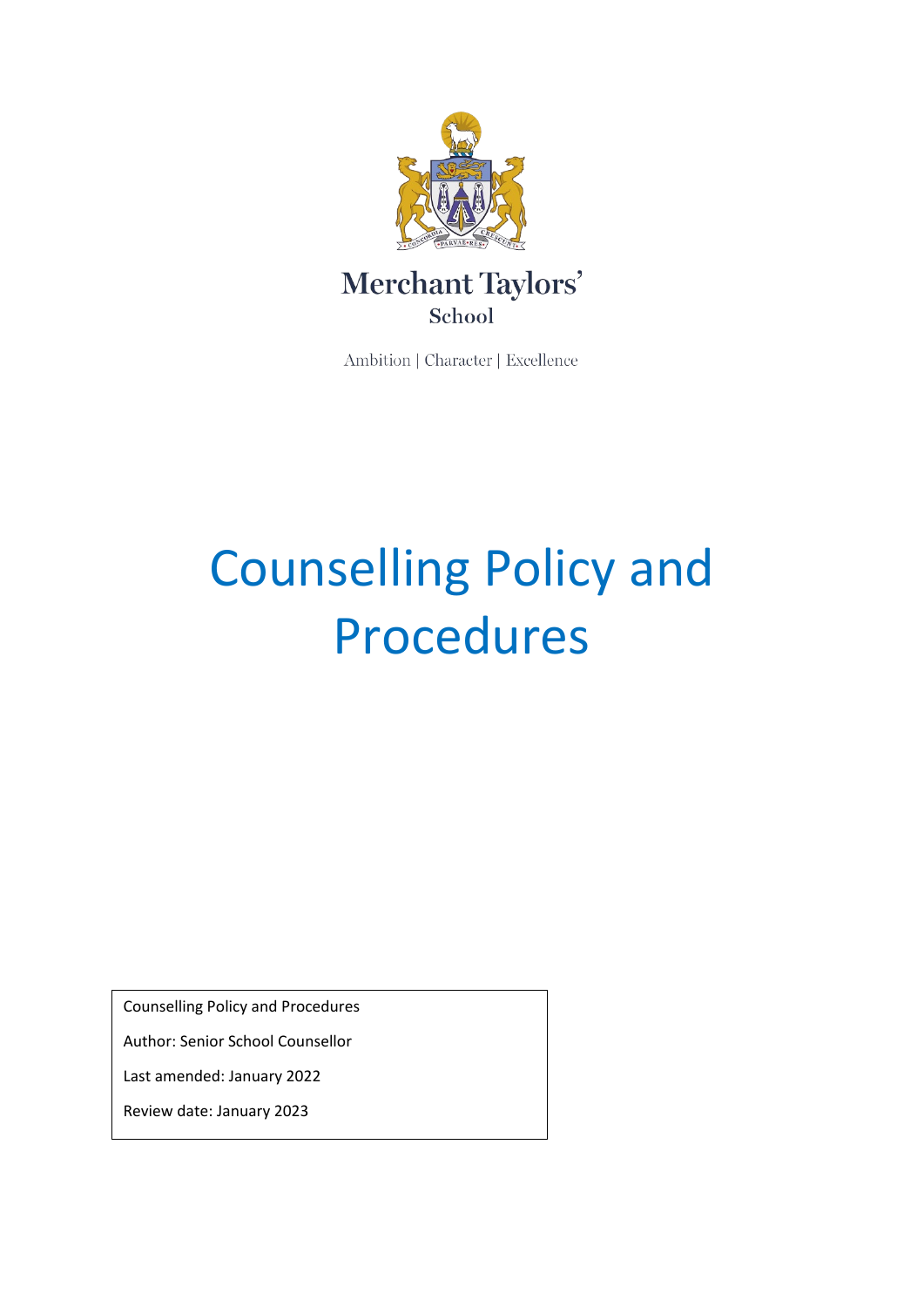# **Statement**

Merchant Taylors' Counselling Service is designed to complement the existing pastoral, PSHE, Cornerstone, mental health and emotional wellbeing offer to Merchant Taylors' students.

The Counselling Service aims to promote autonomy and, as far as possible, provides enough guidance and information for students to make their own choices and decisions regarding counselling. This includes involving parents in counselling, provided this is consistent with the best interests of the student concerned.

Students have the right to confidentiality in counselling, which is essential for maintaining trust with the counsellor, however counsellors accept that confidentiality is not absolute and safeguarding all students must always be at the forefront of their work.

In line with nationally agreed standards, the Senior School Counsellor, School Counsellor and Associate Counsellor/s have an enhanced DBS check and are also bound by the British Association for Counselling and Psychotherapy (BACP) Ethical Framework for Good Practice. You can view this here: [http://www.bacp.co.uk/ethical\\_framework/](http://www.bacp.co.uk/ethical_framework/)

# Aims and Objectives of this Policy

To ensure all involved adults have a shared understanding of the counselling service at Merchant Taylors' and that they respect the rights and importance of students participating in counselling on a voluntary basis. This includes, parents and guardians, pastoral care, teaching staff and adults involved with external organisations. This approach values the child/young person and respects their right to be informed and involved in decisions concerning themselves, in line with Article 12 of the United Nations Convention on the Rights of the Child.

Counselling should not to be used as a behavioural corrector or punishment, nor should a student be sent to counselling because, crucially, it is a choice-led service.

# Parental Involvement

Using the Gillick Competency principle young people aged 16 and under have the right to access counselling confidentially, without parental consent, provided they are capable of understanding the process of counselling. A condensed version of Frazer guidelines - see Appendix 1, will be considered along with pastoral/teacher feedback, if necessary, so as to ascertain if Gillick competent. If a student is thought not to be Gillick competent, written consent will be sought from their parent/guardian and the student will be kept informed throughout this process.

However, in the pursuit of providing the best support for students, all counsellors' will pursue parental awareness/knowledge of attendance, unless this is detrimental to engagement or the therapeutic alliance, but importantly not detrimental to safeguarding processes.

# The Role of a School Counsellor For the definition of counselling, please see Appendix 2

Counselling at Merchant Taylors' is an onsite or virtual response to those students needing additional support with their emotional needs, for example, with managing a family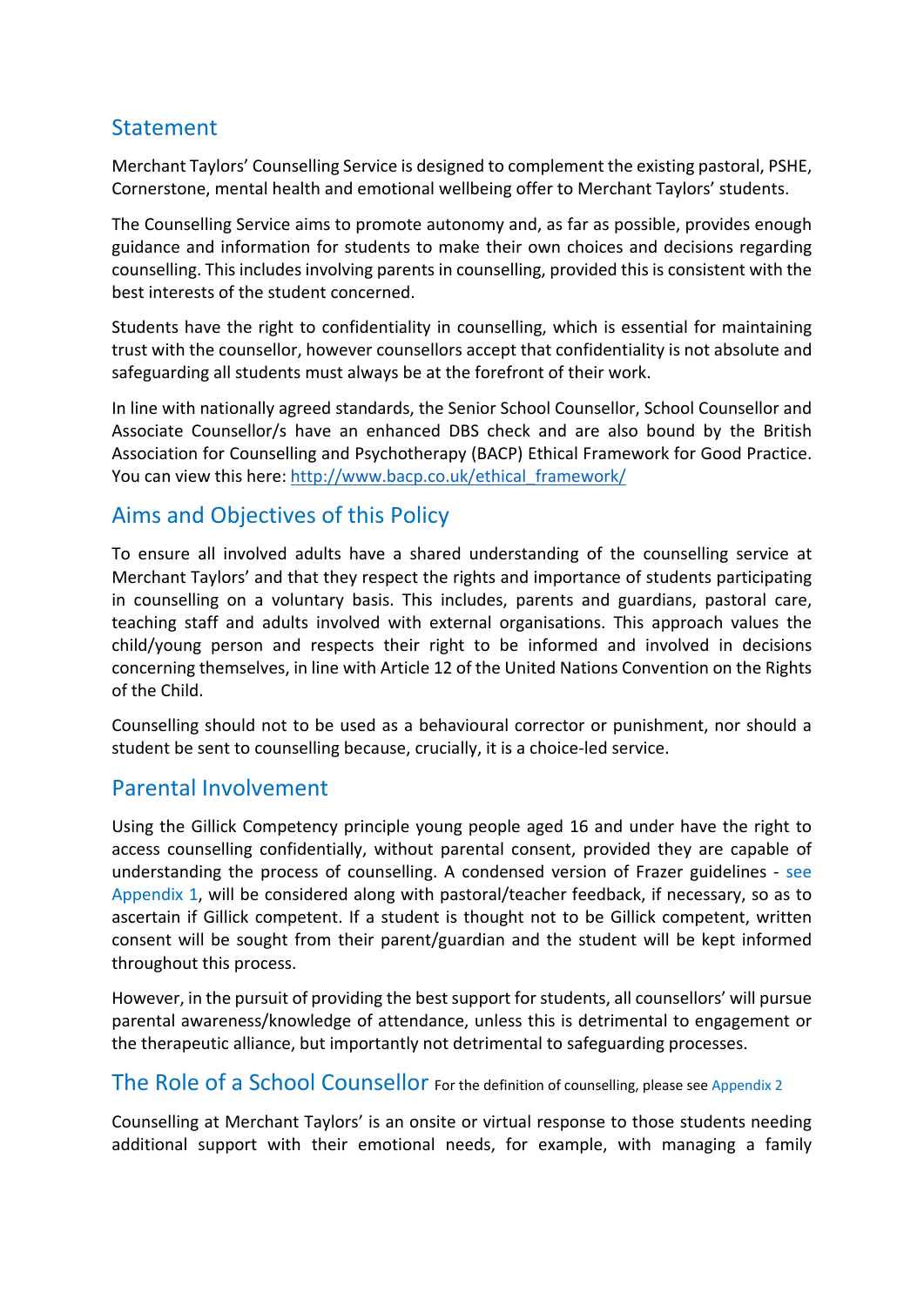breakdown, bereavement, loss, family and peer relationship difficulties, anxiety, low-mood and bullying.

The aim is to provide a safe, confidential and non-judgemental space for students to connect and identify with their inner resources, grow in their resilience, self-awareness and confidence.

Counselling support is reviewed at week 4, which helps guide if continued support is required, the best hopes of the remaining sessions and if an external agency referral is required.

The sessions will run weekly for 50 minutes and will alternate on a given day so as to ensure that a student does not regularly miss the same lesson with the counselling team aiming to be sensitive to the timetabling of core subjects.

# Pastoral provision and confidentiality

In order to monitor student engagement and provide a robust response to pastoral provision, the names of students attending will be held centrally by the Assistant Heads Pastoral at MTGS and MTBS. The subject matter of what particular students discuss will not be disclosed and the Assistant Heads Pastoral will not reveal to any parent that their child is attending counselling, without first seeking authorisation from the student.

The Assistant Heads Pastoral will liaise with the counsellor over any concerns regarding the well-being of learners who are currently receiving counselling; any relevant child protection issues; appointments; referrals and waiting lists for school learners; and any other issue, which may impact the provision of counselling.

Due to the nature of having to monitor attendance, subject teachers need to be informed of particular student's leaving class to attend counselling sessions, therefore anonymity cannot be given. However, as with above, confidentiality surrounding what is spoken about is paramount and will be adhered to at all times.

A student may choose to request that the counsellor inform specific staff members (pastoral support or teaching staff) that they are having a difficult time in order to feel more supported. In these instances, the counsellor will only discuss what has been asked of them and what they have been given permission from the student to discuss.

Lastly, themes presented in counselling will be discussed with the Assistant Heads Pastoral and Heads of PSHE in the pursuit of contributing towards the PSHE and wellbeing offer at Merchant Taylors'.

# Student access

Students can self-refer by emailing the Senior School Counsellor, who will then aim to respond within 48 hours and will thereafter assign to their own, the School Counsellor or Associate Counsellors' caseload.

Details of how to access counselling can be found on notice boards at both the senior school sites, on the Counselling Firefly Page and on posters detailing why a student might want counselling and how to access it, in various 'hot spot' areas.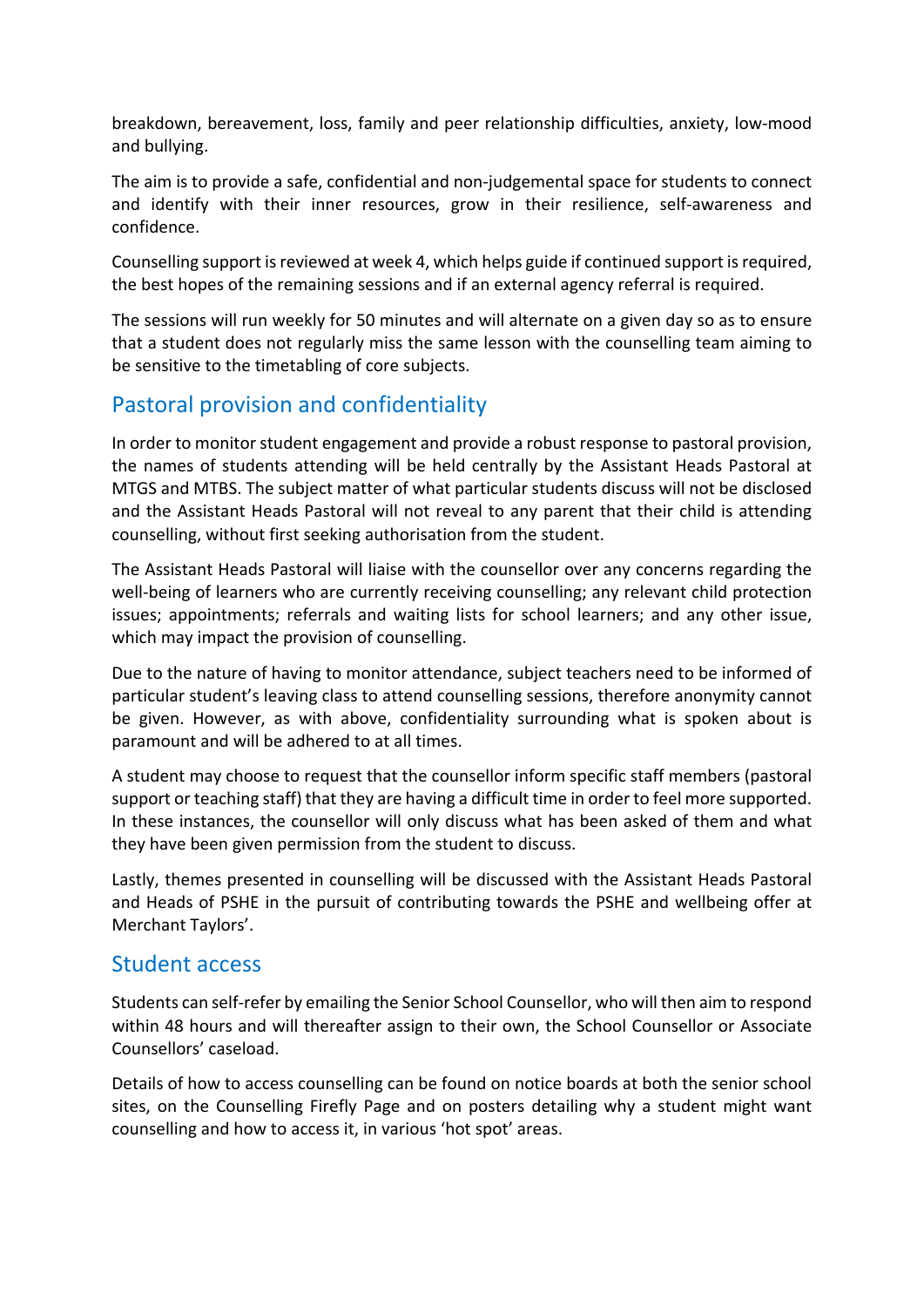Additionally, teachers or parents can refer by emailing the Senior School Counsellor and their details can be found on the school website and on Firefly.

There is a need for discretion and confidentiality to be observed as much as possible and respect for the young person's right to privacy. Therefore, professionals, school staff, or other people involved should take note that discussions with others regarding the referral should only take place on a need-to-know basis and, importantly, with the young person's permission

Once a referral has been received, the designated counsellor will meet with the student and through an initial meeting, will ascertain if school counselling is the best provision of support.

## Associate Counsellors

Associate counsellors are aspiring counsellors attending a BACP accredited University Counselling course and they will have successfully been signed off as 'fit for practice' before starting placement at Merchant Taylors'. They will provide one-to-one sessions with clients aged 16+, once a week for up to 50 minutes and will review progress at week 4.

Associate counsellors are regularly supervised by their University and also have external clinical supervision ensuring safe practice is adhered to along with monthly line management supervision from the Senior School Counsellor. Additionally, they will take part in monthly team meetings to discuss their practice.

Associate counsellors wishing to use clients for written case studies for university assessments, need to discuss the matter with the Senior School Counsellor and the relevant Assistant head Pastoral before any consent from the client can be given.

## Other Professionals

Counselling from the School Counselling team will not be given to students accessing therapeutic support from any other provision, so as to reduce potential conflicts of therapeutic effort, for example, CAMHS, private practice or the Venus Centre.

## Supervision

The Senior School Counsellor and School Counsellor engage in monthly clinical supervision with an external clinical supervisor to maintain and monitor standards and to comply with BACP ethical guidance.

The Associate Counsellor also has monthly external clinical supervision and weekly group supervision from their respective university so as to monitor the placement provision along with their practice incompliance with BACP guidelines.

Lastly, the Senior School Counsellor facilitates monthly peer group supervision for the School Counsellor and Associate Counsellor and themselves attend termly line management supervision from the Assistant Head Pastoral.

## Safeguarding

It is important that students understand the meaning of confidentiality and that whatever has been discussed with the counsellor will be kept confidential except in very specific circumstances. These circumstances are explained to students in the Counselling Contract see Appendix 3, and reiterated during the first session to check understanding. Students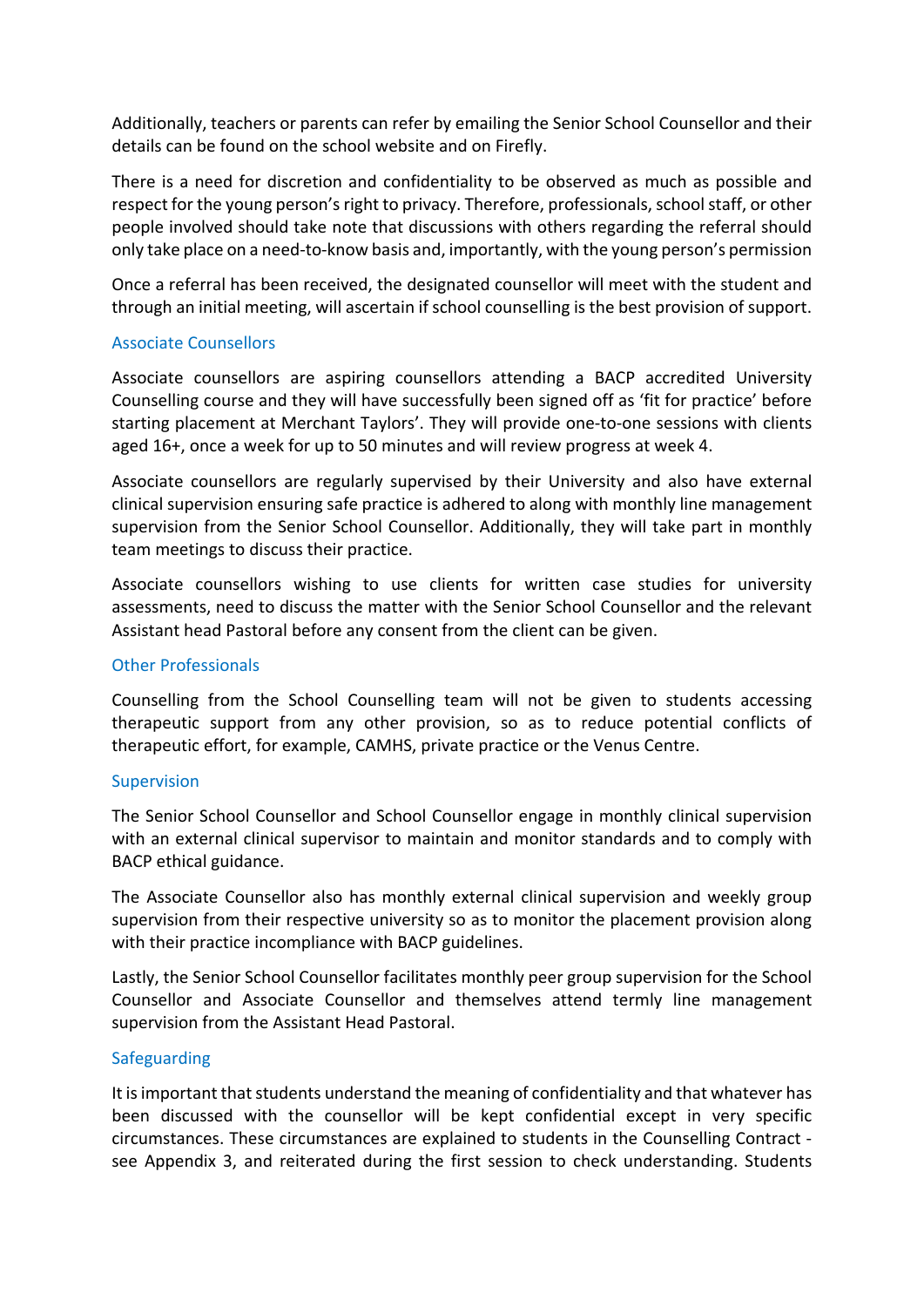should therefore be made aware that a disclosure of abuse or 'at risk' concerns will be shared with the safeguarding team, parents/guardians and potentially local authorities.

Posters depicting images of the safeguarding team are in all of the counselling rooms and the members of staff that make up the team are spoken about when discussing the process of disclosure.

| <b>MTBS</b>                    | <b>MTGS</b>                       | <b>Stanfield</b>                 |
|--------------------------------|-----------------------------------|----------------------------------|
| <b>Designated Safeguarding</b> | <b>Designated Safeguarding</b>    | <b>Designated Safeguarding</b>   |
| <b>Lead: Deiniol Williams</b>  | Lead: Jo Mayne                    | <b>Lead: Nick Benbow</b>         |
| <b>Deputy Designated</b>       | <b>Deputy Designated</b>          | <b>Deputy Designated</b>         |
| <b>Safeguarding Lead:</b>      | <b>Safeguarding Lead: Bridget</b> | <b>Safeguarding Lead: Elaine</b> |
| <b>Jonathon Green</b>          | Ward                              | <b>Williams</b>                  |
|                                | <b>Deputy Designated</b>          |                                  |
|                                | Safeguarding Lead: Jen            |                                  |
|                                | Angwin                            |                                  |

The Designated Safeguarding Leads (DSL & DDSL) are the counsellor's main point of contact within the school for Child Protection via CPOMS.

The Associate counsellor, in the first instance will communicate safeguarding concerns to the Senior School Counsellor, who will then escalate the matter with the safeguarding team.

Additionally, both the School Counsellor and Associate Counsellor may seek specialist advice and guidance on safeguarding/child protection issues from their counselling supervisor.

Once a safeguarding matter has been reported, the DSL or a DDSL are to report back to the relevant counsellor with an update regards the outcome of the disclosure prior to their next session with the student.

## Assessment and Evaluation

Students, alongside the counsellor, will complete an initial assessment so as to identify areas for work, risk and to serve as a base level of engagement. The same assessment will then be used in week 4 so as to measure if change has occurred and identify aims for further work. This process of assessment will take place every 4 - 6 weeks, if necessary, until the end of provision, whereupon an evaluation will be sought to identify areas of service delivery that were helpful, unhelpful or could be improved.

## Endings

All students have the right to withdraw from counselling at any time and it is the responsibility of all involved adults to make this explicit to them. However, if a student has not attended 3 consecutive counselling sessions the counsellor will contact them to gain their wishes and feelings about continued participation.

Furthermore, if a student fails to respond to 2 attempts of contact regards not having attended a session, the counsellor will approach the student and/or parent, if consent has been given regards attending counselling.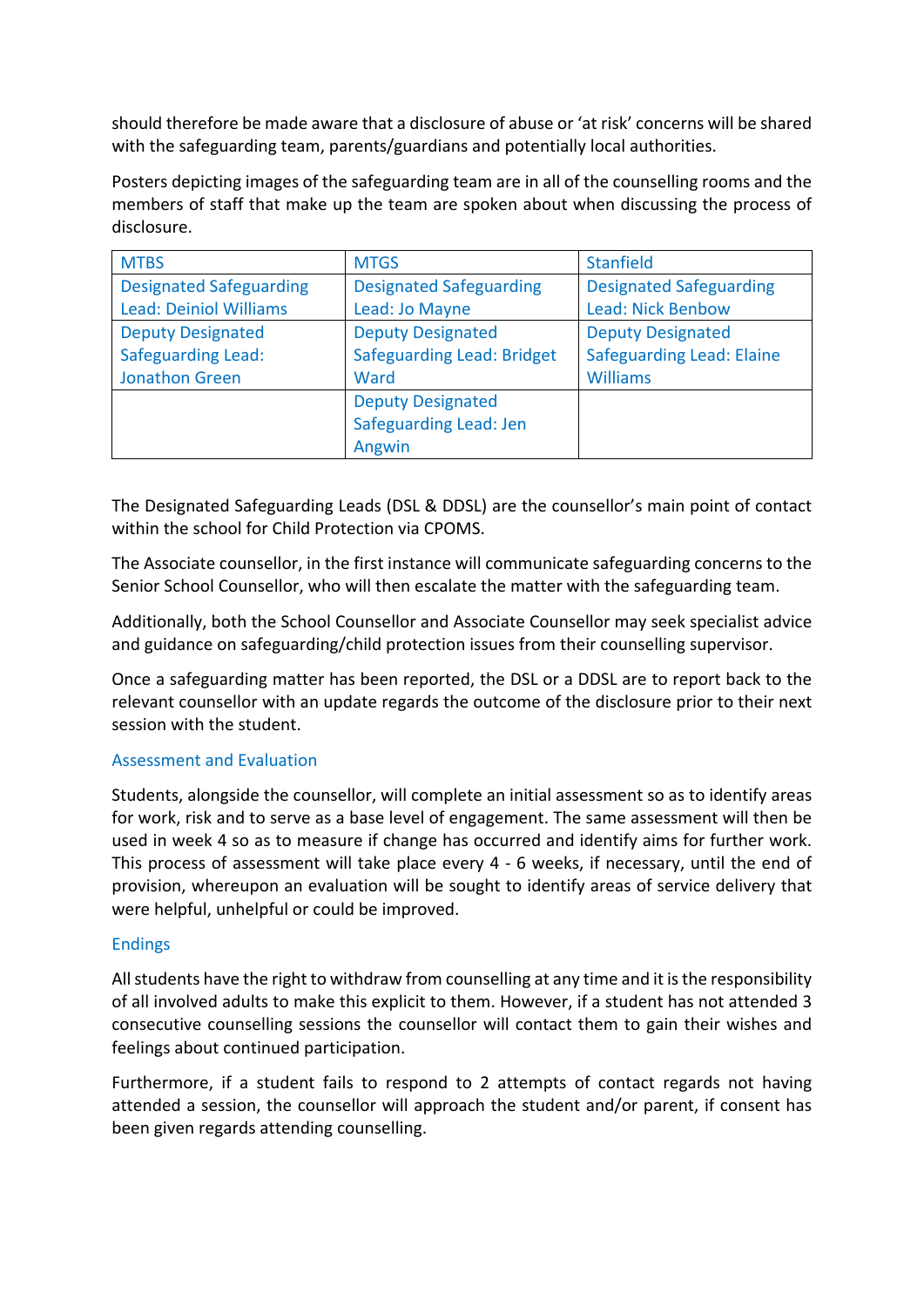#### Record keeping

The Counsellor will keep up to date records for referred pupils with referral forms and assessments being kept in email folders and session notes kept confidentially on 3sys. Only the school counsellor is able to access the records, which will contain minimal detail of content.

Student notes will be kept for 25 years from date of birth. In all cases subject to safeguarding considerations. Any information which may be relevant to potential claims should be retained for the lifetime of the pupil.

# Access to records

If a student wishes to see counselling notes, they should ask the counsellor in session or in writing and the counsellor should be present to go through them with the student.

In the event of any court case involving a student, the Judge has power to subpoena counselling notes, or request that a counselling report is provided as evidence for the case.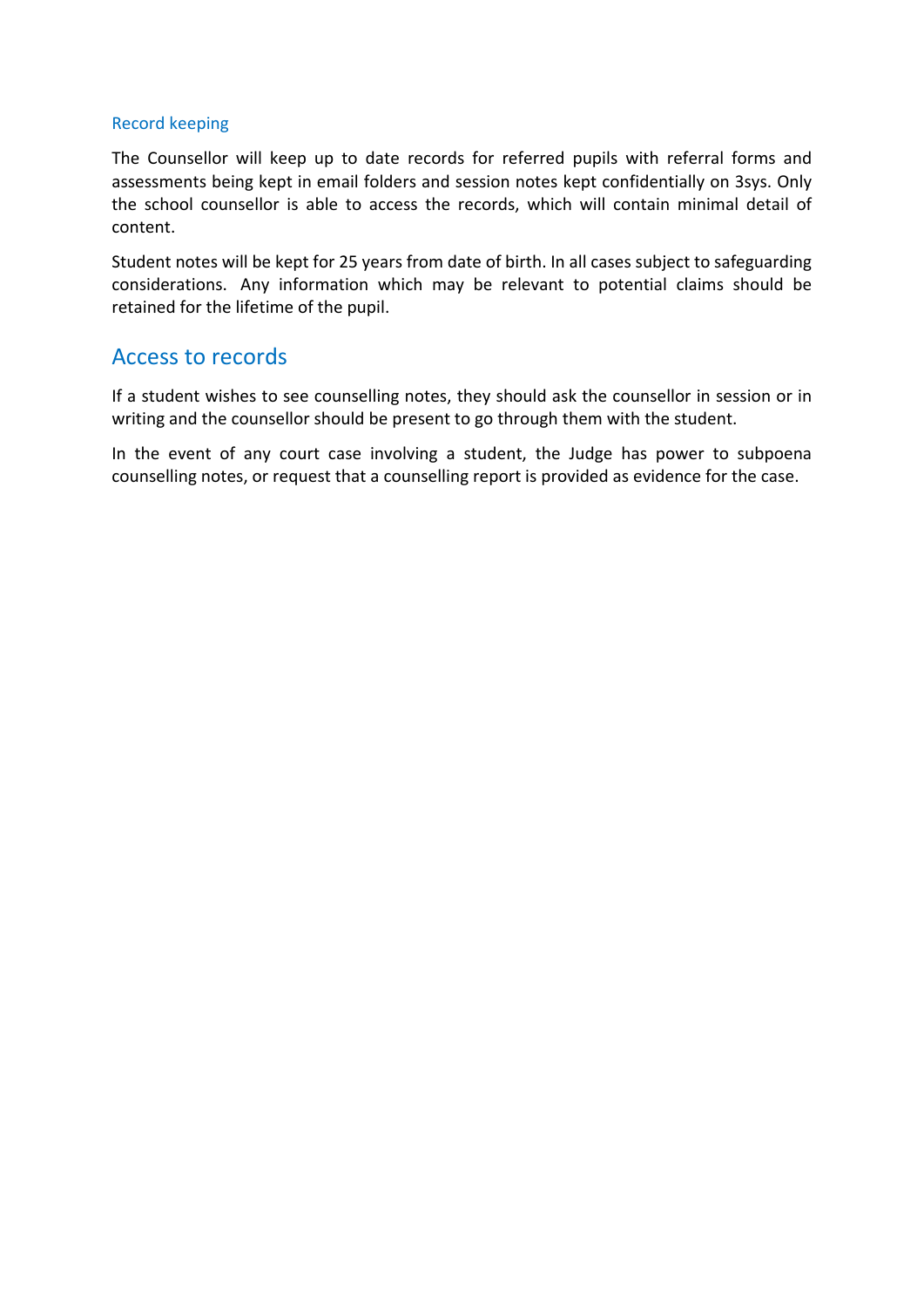# Appendix 1

The following guidance is based on the Fraser Guidelines and adapted for application to counselling.

| Factors to consider                              | Checklist for questions                                                                                                                                                             |  |
|--------------------------------------------------|-------------------------------------------------------------------------------------------------------------------------------------------------------------------------------------|--|
| <b>Immediate issues</b>                          |                                                                                                                                                                                     |  |
| Child's age:                                     | How old is the child or young person?                                                                                                                                               |  |
| <b>Gillick test:</b>                             | Does the child or young person understand the mode of<br>counselling?                                                                                                               |  |
|                                                  | Are they refusing to allow their parents to be involved?                                                                                                                            |  |
|                                                  | Do their best interests require that the counselling be given<br>without parental consent?                                                                                          |  |
| <b>Short-term issues</b>                         |                                                                                                                                                                                     |  |
| Nature of contact:                               | Is the contact with the counsellor controlled entirely by the<br>child or young person?                                                                                             |  |
| <b>Support systems:</b>                          | What support does the child or young person have access to<br>alongside or in the place of counselling or therapy, should<br>contact be broken or withdrawn?                        |  |
| Nature of immediate<br>issue or problem:         | What is the degree of risk, if any, posed by the child to him or<br>herself or to others (e.g. drugs, abuse, suicide, arson?) Is the<br>risk significant, immediate or longer term? |  |
| <b>Child protection</b><br>responsibilities:     | Is the counsellor required by their conditions of employment,<br>or agency policy, to report all suspected child abuse to social<br>services?                                       |  |
| Longer-term issues                               |                                                                                                                                                                                     |  |
| Stage of cognitive and<br>emotional development: | Does the child or young person understand the nature of the<br>issue or problem?                                                                                                    |  |
|                                                  | Their own needs and the needs of others?                                                                                                                                            |  |
|                                                  | The risks and benefits of counselling or therapy?                                                                                                                                   |  |
|                                                  | Does the child or young person have a sense of their own<br>identity?                                                                                                               |  |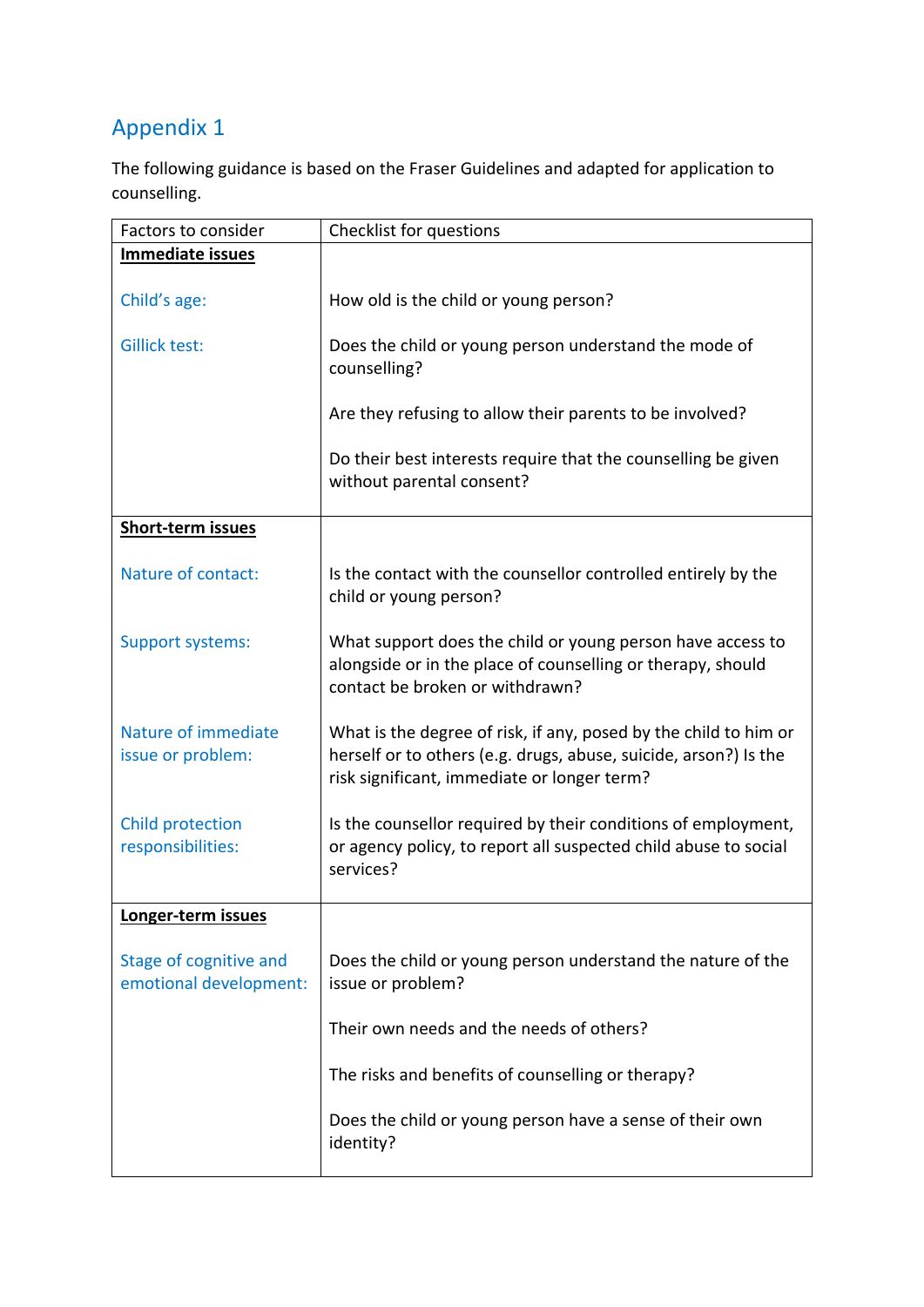| A sense of time, past, present and future?         |
|----------------------------------------------------|
| Source: Jenkins, 1997: 216-7 (abbreviated version) |

"Gillick competent" summarised:

• the maturity of the child/young person

• whether he/she demonstrates sufficient intelligence and understanding to enable him/her to understand what is being proposed, i.e. counselling

• whether he/she demonstrates sufficient intelligence and understanding of the consequences of his/her actions

• whether the child/young person understands that unless he/she receives counselling his/her wellbeing is likely to suffer. If the child/young person is Gillick competent, then they can access counselling without their parent's/carer's knowledge or consent, and even against their parents'/carers' wishes.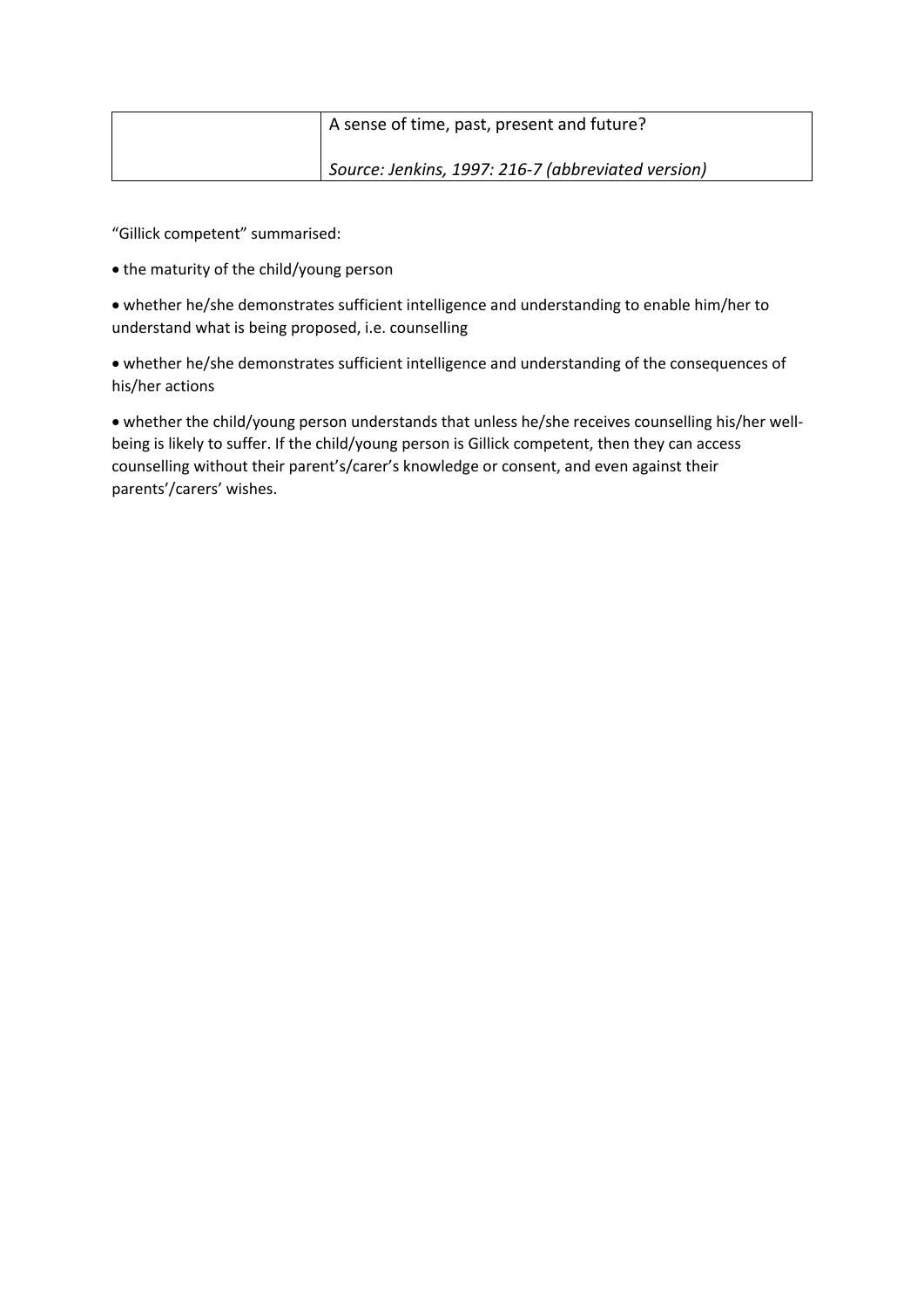# Appendix 2

The BACP definition is:

"Counselling takes place when a counsellor sees a client in a private and confidential setting to explore a difficulty the client is having, distress they may have experienced or perhaps their dissatisfaction with life, or loss of a sense of direction and purpose. It is always at the request of the client, as no one can properly be 'sent' for counselling. By listening attentively and patiently, the counsellor can begin to perceive the difficulties from the client's point of view and can help them to see things more clearly, possibly from a different perspective. Counselling is a way of enabling choice or change or of reducing confusion. It does not involve giving advice or directing a client to take a particular course of action. Counsellors do not judge or exploit their clients in any way". For a full definition see BACP – [https://www.bacp.co.uk/media/2637/bacp-what-is-counsellingpsychotherapy](https://www.bacp.co.uk/media/2637/bacp-what-is-counsellingpsychotherapy-c2.pdf)[c2.pdf](https://www.bacp.co.uk/media/2637/bacp-what-is-counsellingpsychotherapy-c2.pdf)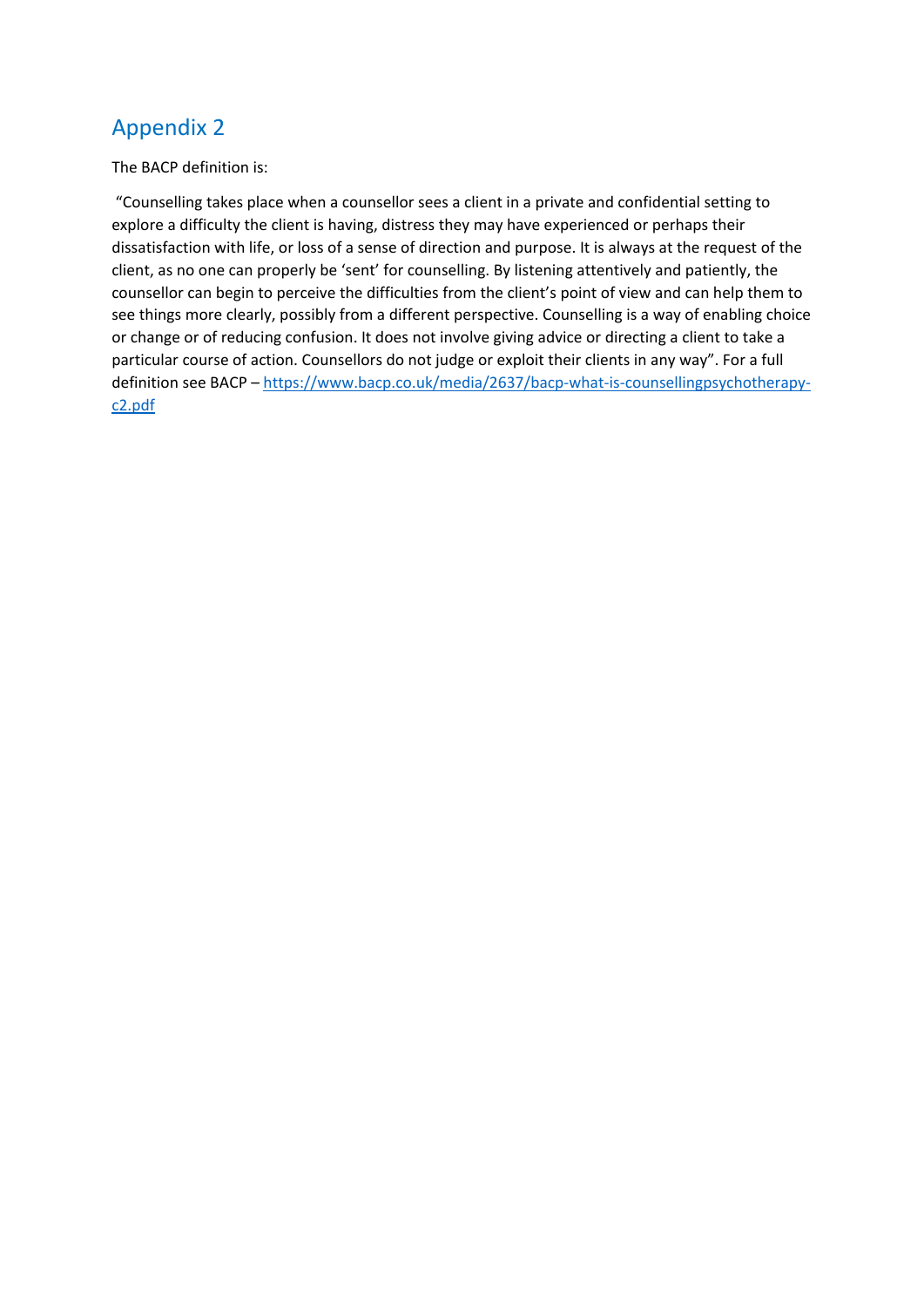# Appendix 3



# Counselling agreement

A counselling relationship is a unique connection that relies solely on acceptance, honesty and trust. Unlike other roles within the school, a counsellor is employed specifically to give a confidential service, which means that whatever you tell the counsellor is not shared with anyone else – remaining strictly confidential. Having said that, counsellors have a shared responsibility in keeping you safe, so there are some instances where confidentiality cannot be kept - see safeguarding.

# As part of you accessing counselling at Merchant Taylors' we wish to make you aware of some of the responsibilities that we both hold in relation to us successfully working together.

# Who needs to know

- You do not need to seek permission from your parent/guardian to access counselling at school.
- For attendance purposes, your counsellor will notify your subject teacher that you are leaving class to attend a session, but will not disclose the circumstances surrounding your reason for counselling or any of the content.
- Counsellors have external clinical supervision and discuss aspects of their work, which supports their best practice and aspects of your process might be discussed confidentiality during supervision.

## What to expect from Counselling:

- Counsellors will help you to find your own ways of coming to terms with your situation or identify any difficulties that you are experiencing, at a pace that suits you.
- Sessions will run once weekly for 50 minutes, and will alternate throughout the day/week, so that you are not missing the same lesson routinely.
- Counsellors will review how the sessions are going in session 4, 8 and 12, with a maximum number of sessions offered being 15. If further work is required; if able, another counsellor will start with you or you may be put on a waiting list.

## Where are the notes kept?

• A record of our sessions will be kept securely on a password protected database, which can only be access by your counsellor.